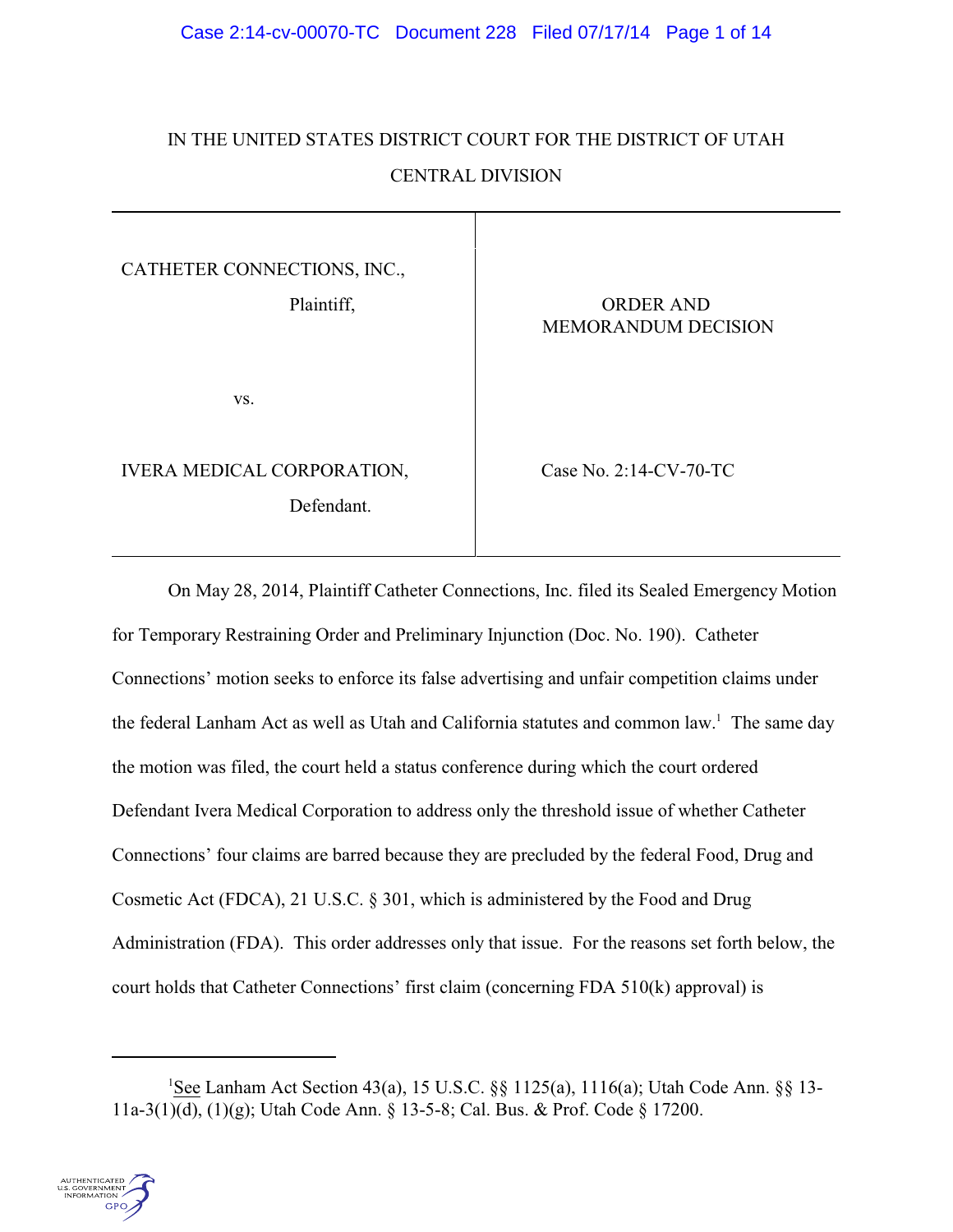precluded, but the remaining claims are not.

#### **BACKGROUND**

Plaintiff Catheter Connections, Inc. and Defendant Ivera Medical Corporation are competitors in the medical device market for infection-control devices. The Food and Drug Administration (FDA) regulates medical devices.

The medical devices at issue here are disinfectant caps incorporated into intravenous (IV) lines that deliver fluids and drugs to patients. The devices are designed to prevent infection and, at the same time, prevent the disinfectant (typically 70% isopropyl alcohol (IPA)) from entering the plaintiff's bloodstream. Catheter Connections markets its product as DualCap. Ivera markets its product as Curos Tips and is currently marketing and selling the Rev. G model of Curos Tips.

To understand the nature of Catheter Connections' false advertising claims, the court provides a brief history of the pertinent aspects of the Curos Tips development.

Before marketing the X13 model (the predecessor to the Rev. G model, and the sale of which has since been enjoined by the court)<sup>2</sup> and the Rev. G. model, Ivera submitted a prototype model of the Curos Tips device—internally called  $X10$ —to the FDA for 510(k) approval to market the medical device. On November 26, 2012, the FDA issued a 510(k) clearance letter based on information related to the X10 model. The FDA, in the 510(k) clearance letter contains an "Indications for Use Statement" that provides the following:

The Curos Tips are intended for use as a disinfecting cleaner for male luer

<sup>&</sup>lt;sup>2</sup>In this case, Catheter Connections not only alleges false advertising but also patent infringement. In a separate order, this court enjoined Ivera from selling the X13 model of its Curos Tips device. Ivera has since redesigned, and now markets, the Curos Tips product, which is internally referred to as Rev. G. That model is the focus of the motion now before the court.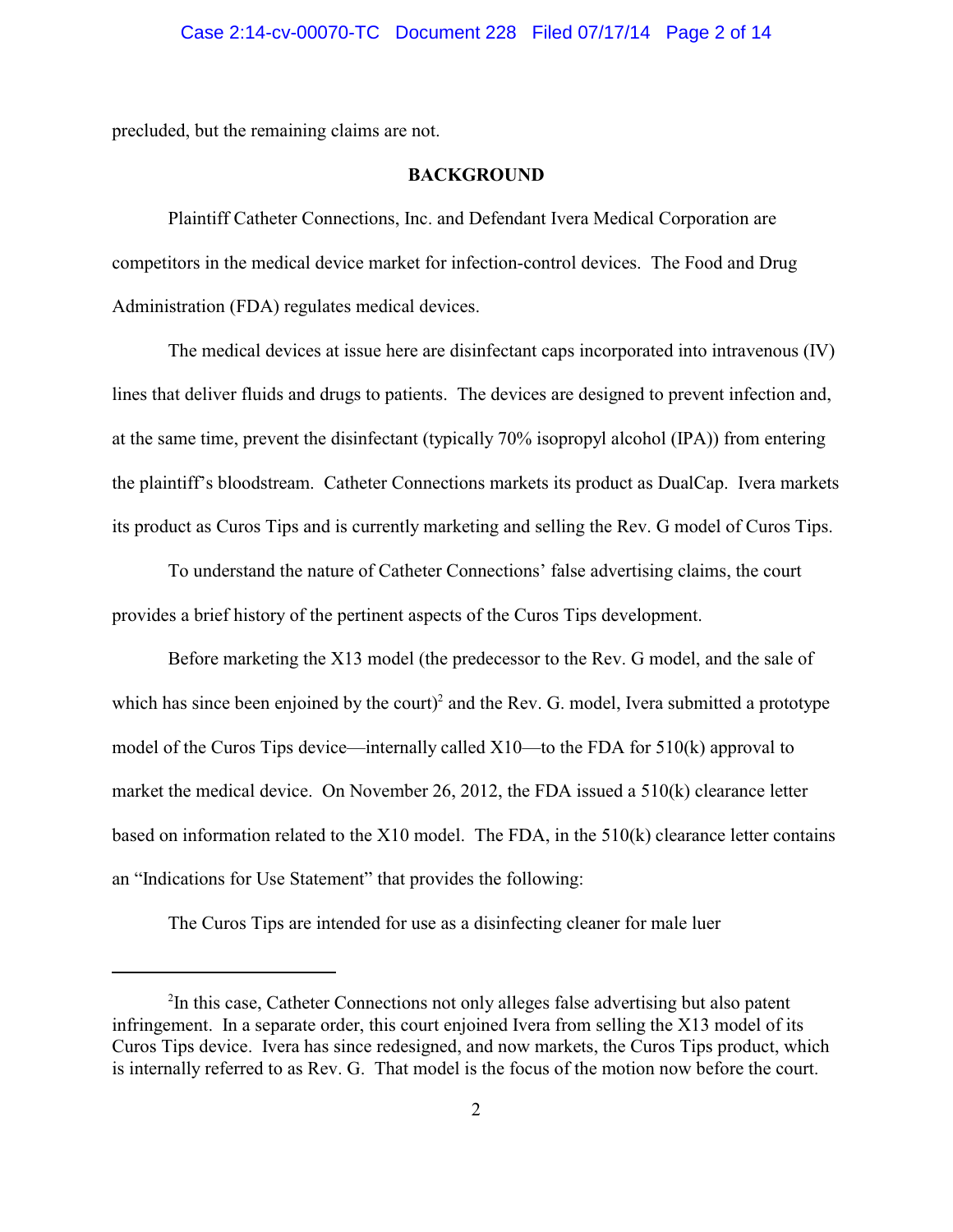# Case 2:14-cv-00070-TC Document 228 Filed 07/17/14 Page 3 of 14

connectors. Curos Tips will disinfect the male luer (3) minutes after the application and will cover the luer until removed. The effectiveness of the Curos Tips was tested in vitro against Staphylococcus aureus, Staphylococcus epidermidis, Escherichia call, Pseudomonas aeruginosa, Candida glabrata, and Dandida albicans. The Curos Tips may be used in the home or healthcare facility.

(Pl.'s Emergency Mot. & Mem. for TRO & Prelim. Inj. (Doc. No. 190) at xx, Shapiro Sealed

Decl. ¶¶ 7-8 (quoting 510(k) letter) (emphasis added).)

In December 2012, Ivera began marketing and selling Curos Tips that were based on the newly designed X13 model. Ivera used the language from the 510(k) clearance letter on its Curos Tips website and product packaging for the X13 model.

On February 2, 2014, Catheter Connection filed patent infringement and unfair competition claims against Ivera in this court. It then filed a motion seeking a preliminary injunction based on its patent infringement claims. On April 24, 2014, the court enjoined Ivera from the sale of its Curos Tips male luer disinfecting caps (Model X13). (Doc. No. 98.)

After the injunction was issued, Ivera marketed a modified X13—internally referred to as "Rev. G"—as the Curos Tips product. Ivera did not obtain a 510(k) clearance from the FDA specifically based on the Rev. G model. But it represents to its customers, or at least implies, that no additional  $510(k)$  clearance is necessary.<sup>3</sup>

On May 28, 2014, Catheter Connections filed its Emergency Motion for Temporary Restraining Order and Preliminary Injunction (Doc. No. 190) [hereinafter "Emergency Motion"] alleging that Ivera's advertising and sale of the new Rev. G model of its Curos Tips disinfecting

<sup>&</sup>lt;sup>3</sup>Catheter Connections asserts that "[t]here can be no argument that the target audience is assuming the X10 510(k) clearance covers the Rev. G and that this is a critical part of the purchase decision." (Pl.'s Sealed Emergency Mot. & Mem. for TRO (Doc. No. 190) at 6.)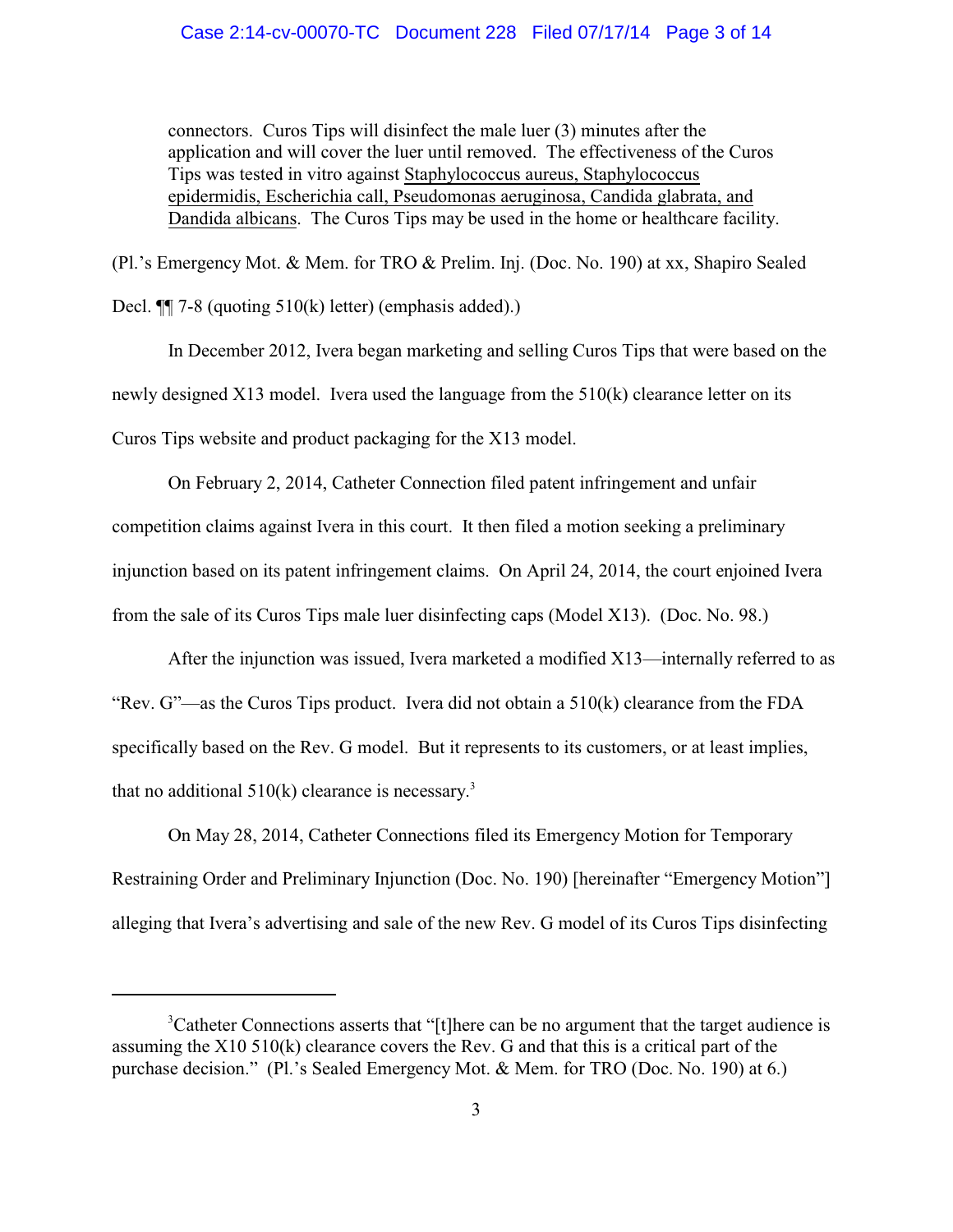# Case 2:14-cv-00070-TC Document 228 Filed 07/17/14 Page 4 of 14

caps violates the Lanham Act as well as state unfair competition and advertising laws. In its

motion, Catheter Connections seeks to enjoin Ivera from making the following false (according

to Catheter Connections) representations about Rev. G in public:

- 1) that Rev. G does not need FDA clearance independent of the 510(k) clearance letter the FDA issued in November 2012;
- 2) that Rev. G keeps the disinfectant (70% isopropyl alcohol or "IPA") from leaking into the infusion line and posing a risk to the patient. (On its website and in product literature, Ivera states that "Curos Tips are designed to keep the alcohol precisely where it is needed — on the exterior of the male luer.");
- 3) that Ivera tested Rev. G and found it to be effective against six specific microorganisms; and
- 4) that the FDA has found that Rev. G is effective against six specific microorganisms.

(See Emergency Motion at  $6-11.$ )<sup>4</sup>

In response to the motion, Ivera contends that no private right of action exists to

challenge the above representations. Ivera reasons that Catheter Connections' claims under the

Lanham Act and similar state law claims are barred because medical device testing and

regulatory approval are exclusively handled by the FDA under the FDCA (which expressly

authorizes the FDA to determine whether a medical device is safe and effective and what

labeling should be included on the device for sale within the market).

<sup>&</sup>lt;sup>4</sup>Some of Catheter Connections' papers refer to five claims, but the court can only find four that Catheter actually discusses in any substantive way.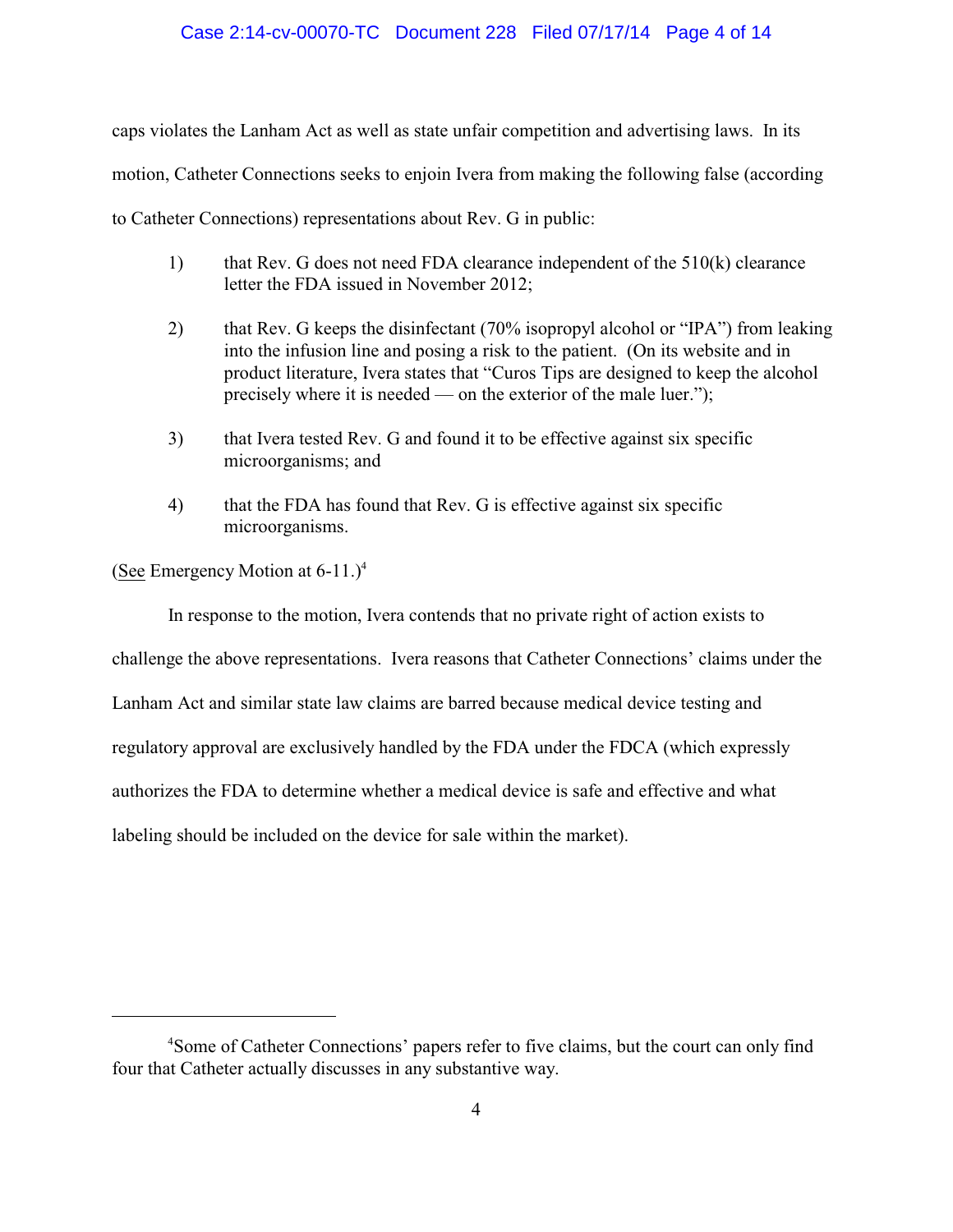#### **ANALYSIS**<sup>5</sup>

# *A. The Lanham Act versus the Food, Drug & Cosmetic Act (FDCA)*

Section 43(a) of the Lanham Act prohibits "false or misleading description of fact, or false or misleading representation of fact" concerning the "nature, characteristics, qualities, or geographic origin of his or her or another person's goods, services, or commercial activities." Lanham Act  $\S$  43(a), 15 U.S.C.  $\S$  1125(a). To prevail on its Section 43(a) claim, Catheter Connections must show "(1) that defendant made material false or misleading representations of fact in connection with the commercial advertising or promotion of its product; (2) in commerce; (3) that are likely to cause confusion or mistake as to (a) the origin, association or approval of the product with or by another, or (b) the characteristics of the goods or services; and (4) injure the plaintiff." Cottrell, Ltd. v. Biotrol Int'l, Inc., 191 F.3d 1248, 1252 (10th Cir. 1999) (internal citations omitted).

Under the FDCA, the FDA has exclusive jurisdiction over approval of medical devices and courts do not have the authority to decide issues that fall under the FDA's administrative authority. To that end, the FDCA provides that no private right of action exists to enforce provisions of the FDCA because the FDA has the exclusive power and discretion to enforce the FDCA. See 21 U.S.C. § 337(a).<sup>6</sup>

 ${}^{5}$ For clarification, the court notes that although the parties use the term "preemption" in their briefs, the proper term for determining whether claims under one federal statute are barred by another federal statute (here, whether Catheter Connections' Lanham Act claims are barred by the FDCA) is "preclusion." See Pom Wonderful LLC v. The Coca-Cola Company, 189 L. Ed. 2d 141, 150 (June 12, 2014). In contrast, when analyzing whether a state law cause of action is barred by a federal statute, the term to use is "preemption." Id.

 $\sigma$ <sup>6</sup>There is, however, a provision that allows a private party to file a citizen petition with the FDA requesting that the FDA determine the issue. 21 C.F.R. §§ 10.25, 10.30 (2012).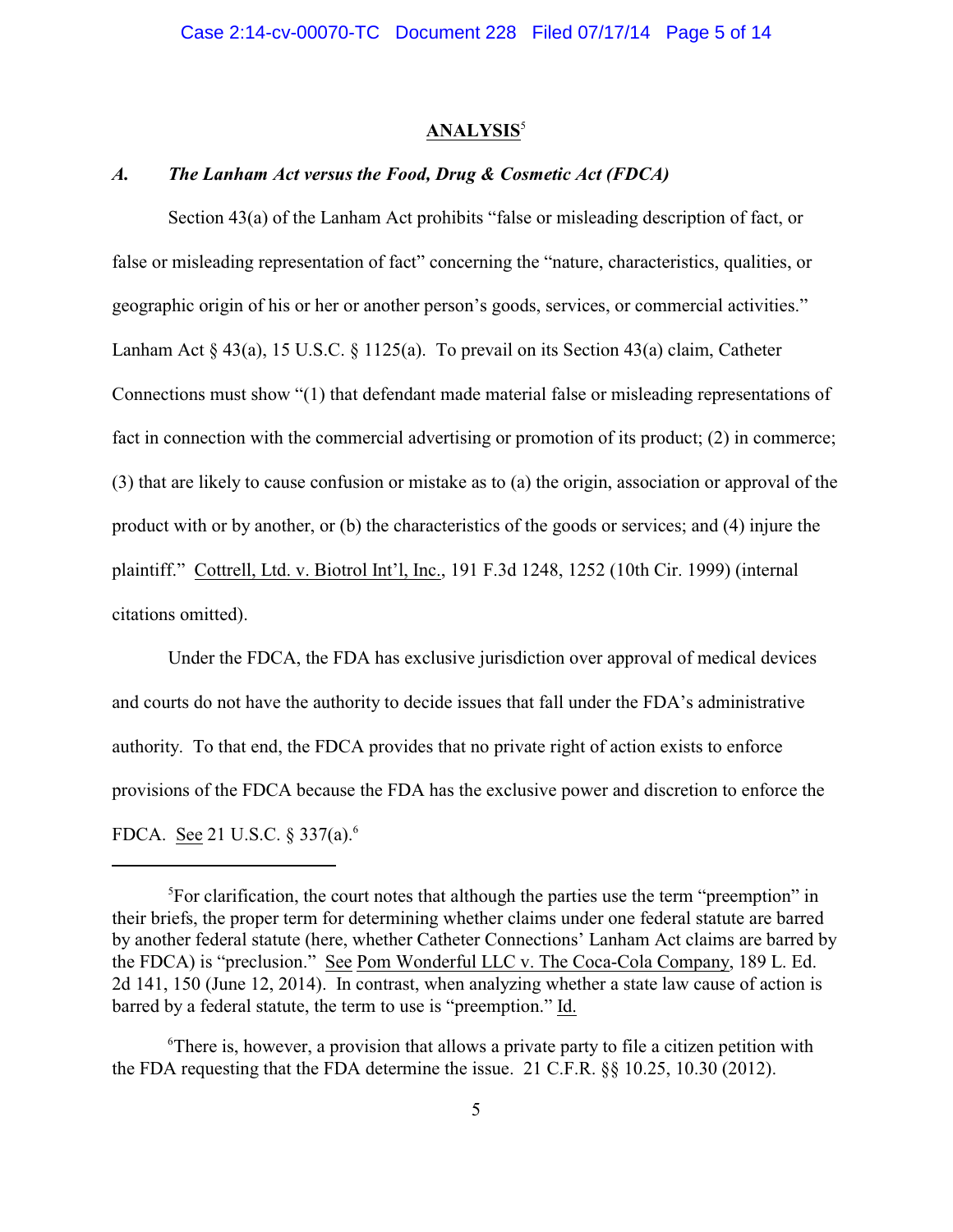#### Case 2:14-cv-00070-TC Document 228 Filed 07/17/14 Page 6 of 14

Ivera contends that the first element of a claim under Lanham Act Section 43(a) ("material false or misleading representations of fact in connection with the commercial advertising or promotion of its product") may not be adjudicated by the court in this particular instance because the court would have to interpret FDA regulations to make a determination on the claims. Specifically, Ivera states that "[a]ll of [Catheter Connections'] allegations rest on Catheter Connections' assertion that the X13 and Rev. G designs required a new 510(k) application and approval." (Def.'s Opp'n (Doc. No. 207) at 6.)

Under the FDA's pre-market approval process, which must be followed when a manufacturer wants to market an original device, the medical device must be "approved" or "cleared" by the FDA before it is introduced into the market. Medical devices may be "cleared" for marketing by the FDA if the manufacturer can show that its device is "substantially equivalent" to a lawfully-marketed "predicate device" under a premarket notification submission process, resulting in a "510(k)-cleared" device. See 21 U.S.C. §§ 360(k) & 360c(i) (FDCA §§ 510(k) & 513(i)); 21 C.F.R. Part 807, Subpart E. Ivera received 510(k) clearance for its X10 model of the Curos Tips. Catheter Connections asserts, among other things, that Ivera did not receive a 510(k) clearance letter for Rev. G, and so Ivera's statements that Rev. G is approved under the FDCA is false. Ivera points to an FDA regulation that sets forth when a premarket notification (510(k)) submission is required before a modified medical device may be introduced into interstate commerce:

The following constitute[s] significant changes or modifications that require a premarket [i.e., 510(k)] notification:

(i) A change or modification in the device that could significantly affect the safety or effectiveness of the device, e.g., a significant change or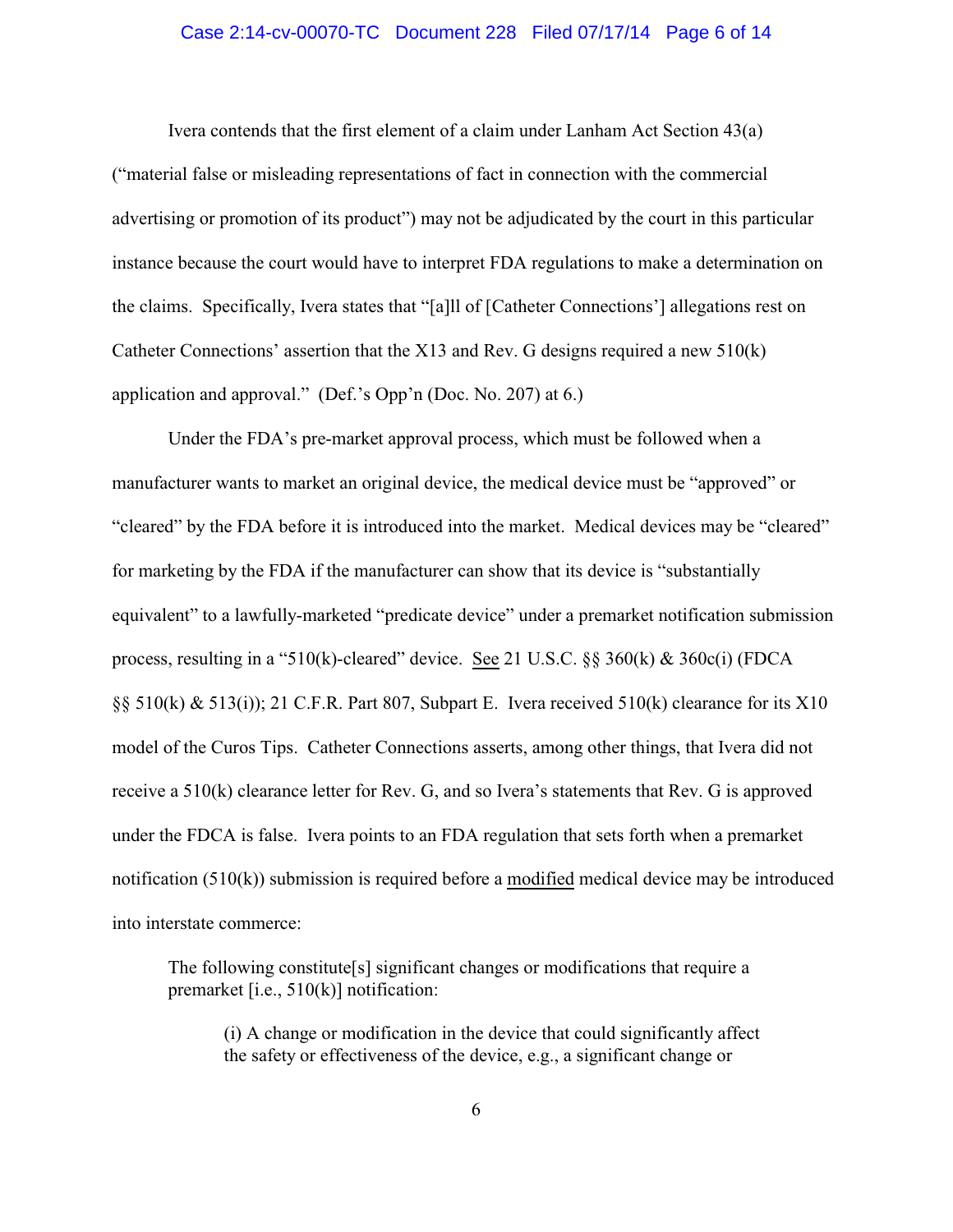#### Case 2:14-cv-00070-TC Document 228 Filed 07/17/14 Page 7 of 14

modification in design, material, chemical composition, energy source, or manufacturing process.

21 C.F.R. § 807.81(a)(3). The FDA allows the manufacturer to make this decision in the first instance. See, e.g., FDA, "Deciding When to Submit a 510(k) for a Change to an Existing Device" (1997), attached as Ex. B to Canal Decl. (Doc. No. 208-3); FDA, "The Least Burdensome Provisions of the FDA Modernization Act of 1997: Concept and Principles; Final Guidance for FDA and Industry" (Oct. 4, 2002), attached as Ex. C to Canal Decl. (Doc. No. 208- 4).

Catheter Connections claims that Ivera should have concluded that the modification in Rev. G "could significantly affect the safety or effectiveness of the device" and that Ivera's contrary conclusion and subsequent release of Rev. G to the market violates the FDA's 510(k) requirement. Catheter Connections then asserts that Ivera's representation—that a new 510(k) clearance letter is not needed for the Rev. G model—falsely implies to customers that the Rev. G model is safe and effective.

Ivera responds that the court would have to interpret the regulation in order to decide whether Ivera's representation— that its 510(k) letter applies to its Rev. G model—violates the Lanham Act, and that, Ivera says, interferes with the FDA's exclusive jurisdiction. Quoting PhotoMedex, Inc. v. Irwin, 601 F.3d 919 (9th Cir. 2010), Ivera notes that the claims in that case were preempted because plaintiff alleged that the defendant misrepresented that a modified device had received FDA clearance, which was an attempt to enforce a violation of the FDCA. "Because the FDCA forbids private rights under that statute, a private action brought under the Lanham Act may not be pursued when, as here, the claim would require litigation of the alleged

7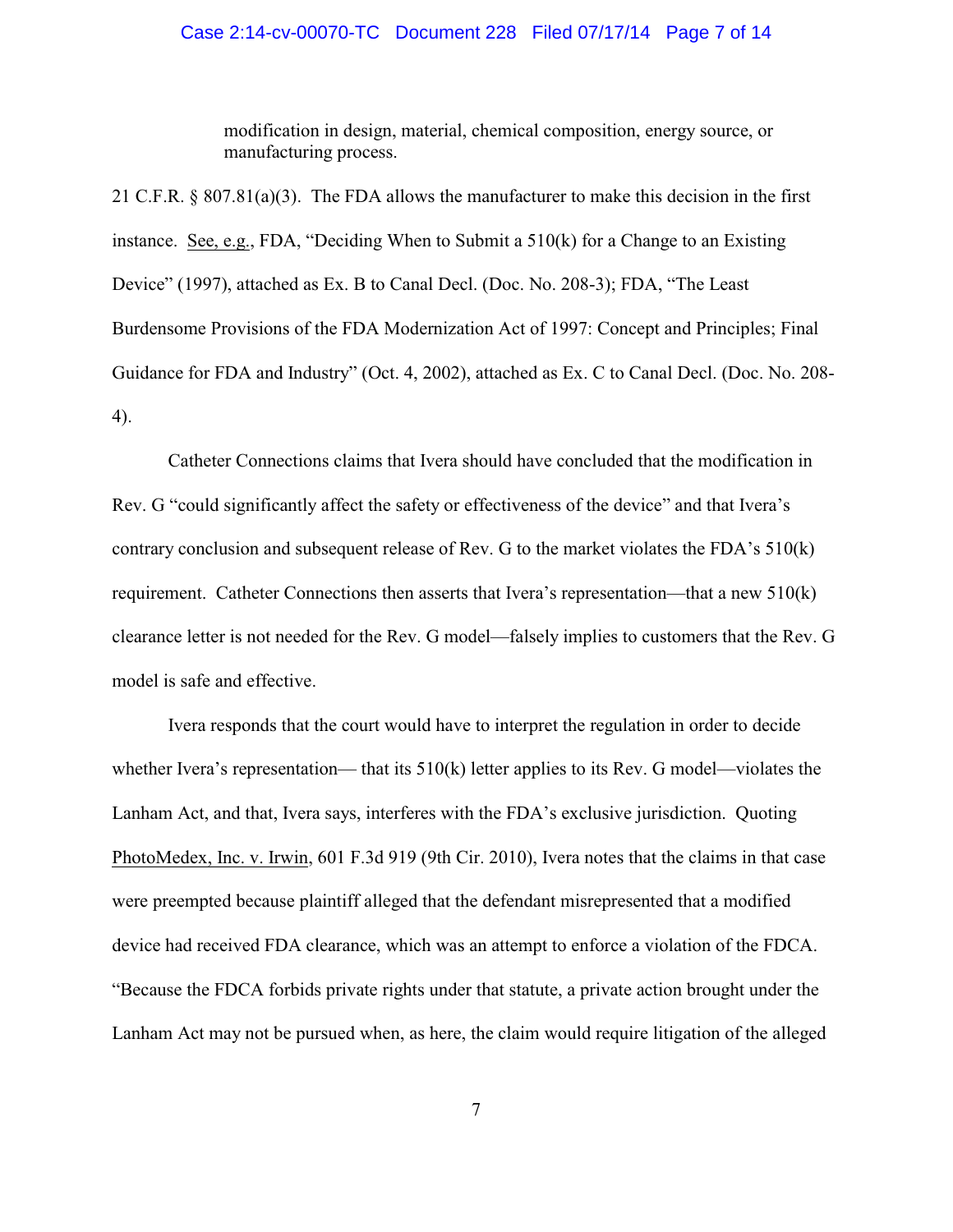# Case 2:14-cv-00070-TC Document 228 Filed 07/17/14 Page 8 of 14

underlying FDCA violation in a circumstance where the FDA has not itself concluded that there was such a violation." Id. at 924.

The Tenth Circuit has approved a general framework for courts to follow when determining whether the FDA has exclusive jurisdiction to decide claims brought under the

Lanham Act:

"Affirmative misrepresentations . . . are generally actionable under the Lanham Act, even if the product is regulated by the FDA. Most obviously, a false statement of FDA approval is actionable. It is also clear that, because no private right of action exists under the FDCA, a plaintiff may not use the Lanham Act as an alternative vehicle by which to seek redress for an FDCA violation. Moreover, claims that require direct interpretation and application of the FDCA are not properly recognized because such matters are more appropriately addressed by the  $FDA[.]"$ 

Cottrell, Ltd. v. Biotrol Int'l, Inc., 191 F.3d 1248, 1254-55 (10th Cir. 1999) (emphasis added)

(quoting Braintree Labs, Inc. v. Nephro-Tech, Inc., 1997 U.S. Dist. LEXIS 2372, No. 96-459-

JWL, 1997 WL 94237 (D. Kan. Feb. 26, 1997), at \*2)). If the circumstances "inherently require"

court interpretation of the FDCA and implementing regulations, the area of inquiry is precluded.

Id. at 1256.

Catheter Connections cites to the very recent United States Supreme Court decision in

Pom Wonderful LLC v. The Coca-Cola Company, 189 L. Ed. 2d 141 (June 12, 2014), for the

proposition that the Lanham Act overlaps with the FDCA in the areas of marketing and

advertising and that its false advertising claims related to FDA approval may go forward. Pom

Wonderful leaves open the possibility that Catheter Connections' claims do not intersect with the

FDA's regulatory expertise.

In Pom Wonderful, "POM alleged that the name, label, marketing, and advertising of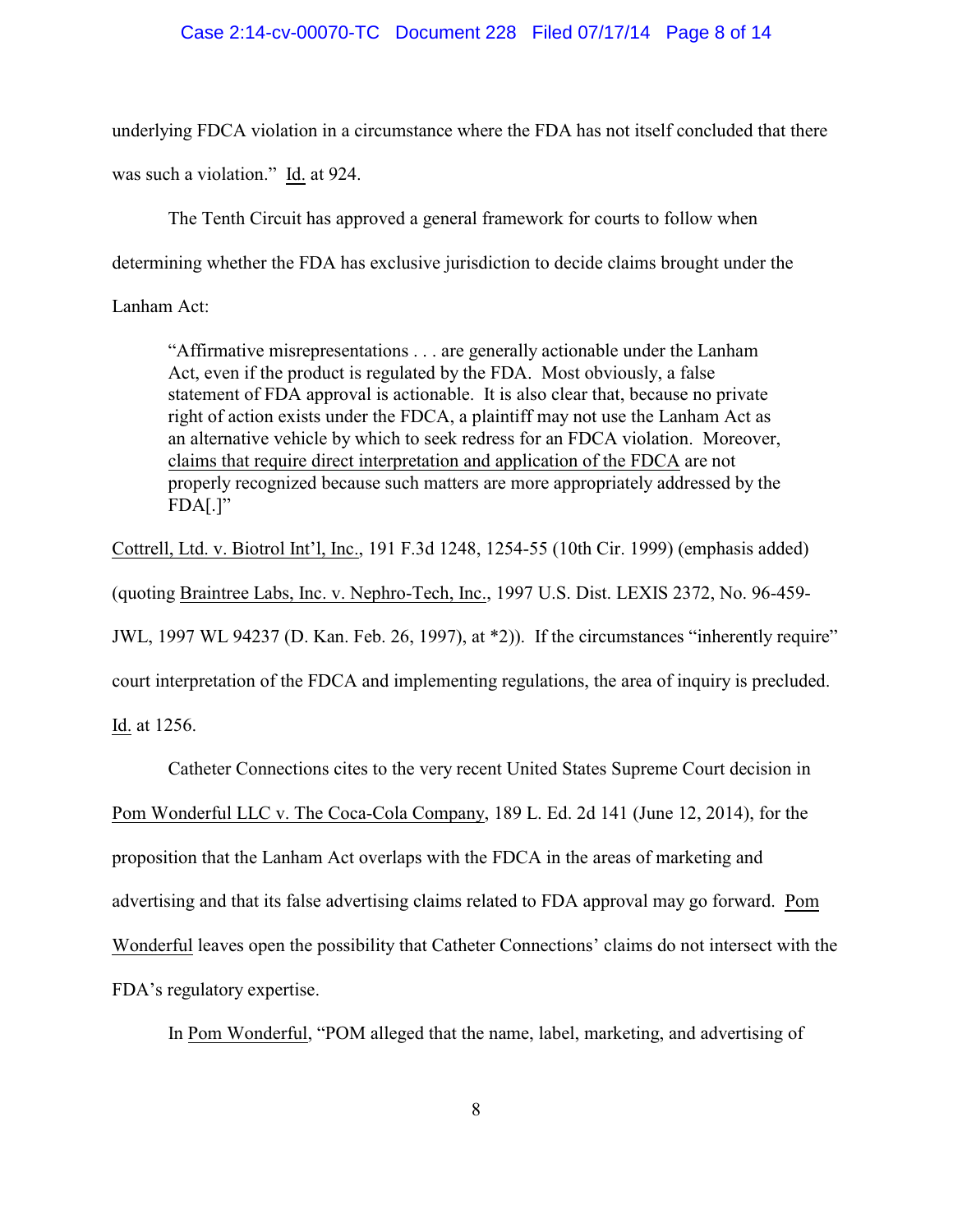#### Case 2:14-cv-00070-TC Document 228 Filed 07/17/14 Page 9 of 14

Coca-Cola's juice blend mislead consumers into believing the product consists predominantly of pomegranate and blueberry juice when it in fact consists predominantly of less expensive apple and grape juices. That confusion, POM complained, causes it to lose sales." 189 L. Ed. 2d at 149 (internal citations omitted). The Court ultimately held that competitors may bring Lanham Act claims such as Pom Wonderful's claims challenging food and beverage labeling under Lanham Act  $\S$  43(a).

The two statutes complement each other with respect to remedies in a more fundamental respect. Enforcement of the FDCA and the detailed prescriptions of its implementing regulations is largely committed to the FDA. The FDA, however, does not have the same perspective or expertise in assessing market dynamics that day-to-day competitors possess. Competitors who manufacture or distribute products have detailed knowledge regarding how consumers rely upon certain sales and marketing strategies. Their awareness of unfair competition practices may be far more immediate and accurate than that of agency rulemakers and regulators. Lanham Act suits draw upon this market expertise by empowering private parties to sue competitors to protect their interests on a case-by-case basis.

Id. at 152.

Here, Catheter Connections is trying to protect its interests in the market, just as Pom

Wonderful was doing in the case against The Coca-Cola Company.

### **1. Ivera's First Representation**

Catheter Connections alleges that Ivera is engaging in false advertising when it represents

(or implies) that Rev. G does not need FDA clearance independent of the  $510(k)$  clearance letter

the FDA issued in November 2012. The court finds that this claim is precluded by the FDCA.

Catheter Connections points to the following "admissions" by Ivera to support its position that the court has all the facts necessary to determine that Ivera needed a new 510(k) clearance for the Rev. G model: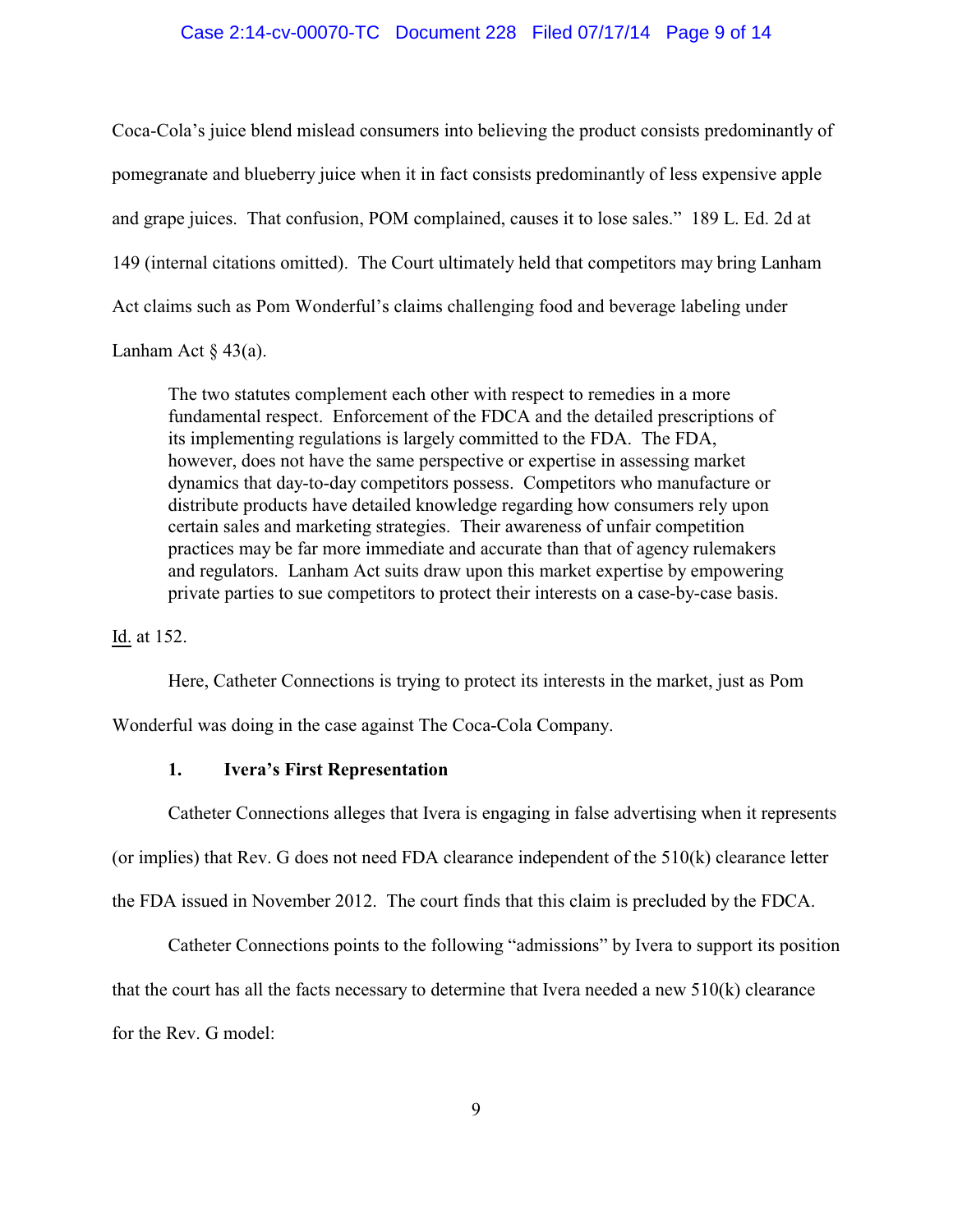- Ivera's  $510(k)$  submission was based solely on testing performed using the  $X10$ prototype;
- the use of a threaded insert, mating plunger, and medical grade foam to inhibit the flow of IPA was stated in the  $510(k)$  submission to be the  $X10$ 's "theory of operation," an each of these design elements has admittedly been abandoned;
- the  $X10$  had a fundamentally different design than the final product [the  $X13$ ], including removal of the foam and a significant change to the shape of the plunger where it contacts the male luer; and
- Rev. G "is fundamentally different from the old design."

(Catheter Connections' Reply (Doc. No. 216) at 8.) Catheter Connections says that here, because of those admissions, the court "does not need any special scientific expertise to make the determination that the X13 and Rev. G changes 'could' significantly affect safety and efficacy." (Id.)

But the purported admissions do not answer the question of whether the design change "could significantly affect the safety or effectiveness of the device[.]" FDCA  $\S$  510(k)(i). The statements simply acknowledge that changes to the design have been made. Ivera, by making those statements, does not in any way admit that those changes could result in a change in the performance of the device that would require a new 510(k) submission. The court would still need to determine whether Ivera made the correct choice under the FDA regulations to refrain from submitting another 510(k) notice for FDA approval. That decision is within the FDA's exclusive jurisdiction.

Catheter Connections essentially argues that Ivera has not complied with FDCA Section 510(k). But as the United States Supreme Court has noted, Section 337(a) of the FDCA "leaves no doubt that it is the [FDA] rather than private litigants who are authorized to file suit for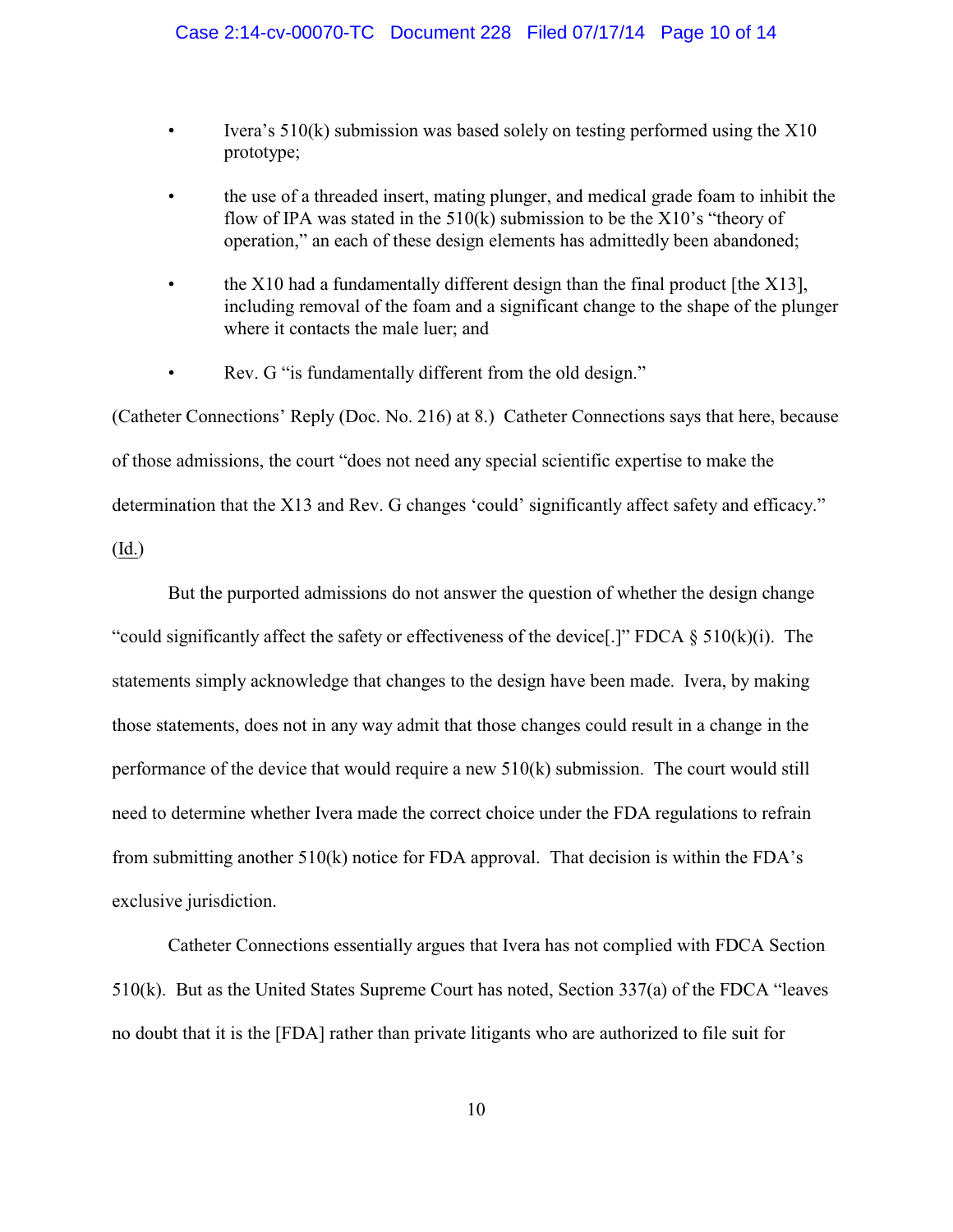#### Case 2:14-cv-00070-TC Document 228 Filed 07/17/14 Page 11 of 14

noncompliance with the medical device provisions." Buckman Co. v. Plaintiffs' Legal Comm., 531 U.S. 341, 349 n.4 (2001).

In Photomedex, Inc. v. Irwin, the Ninth Circuit stated that "where the FDA permits Defendants to determine whether their laser device was covered by clearance previously given to a similar device and to market their device without an affirmative statement of approval by the FDA [under FDCA Section 510(k)], we conclude that the [Lanham Act] claim by PhotoMedex may not proceed." 601 F.3d 919, 922 (9th Cir. 2010). The same situation exists here. The initial decision lay in Ivera's hands. If that decision was wrong, the next step lies with the FDA, which may enforce the section and require a new submission by Ivera.

For the foregoing reasons, the court finds that Catheter Connections' first claim under the Lanham Act—that Ivera is falsely advertising that the current Curos Tips model has FDA approval—is precluded.

### **2. Ivera's Second, Third, and Fourth Representations**

The court finds that the second, third, and fourth claims are not barred by the FDCA. For each of those, a determination of the issues raised by Catheter Connections would not require FDA expertise and would not require the court to interpret the FDCA or FDA regulations.

In its second representation, Ivera claims that the Rev. G model keeps the disinfectant (70% isopropyl alcohol or "IPA") from leaking into the infusion line and posing a risk to the patient. On Ivera's website and in product literature, Ivera states that "Curos Tips are designed to keep the alcohol precisely where it is needed — on the exterior of the male luer." (Ex. G to Bob Rogers Decl. (Doc. No. 142-7).) In its third representation, Ivera advertises that it has tested its Curos Tip (Model Rev. G) and found it to be effective against six specific microorganisms. And,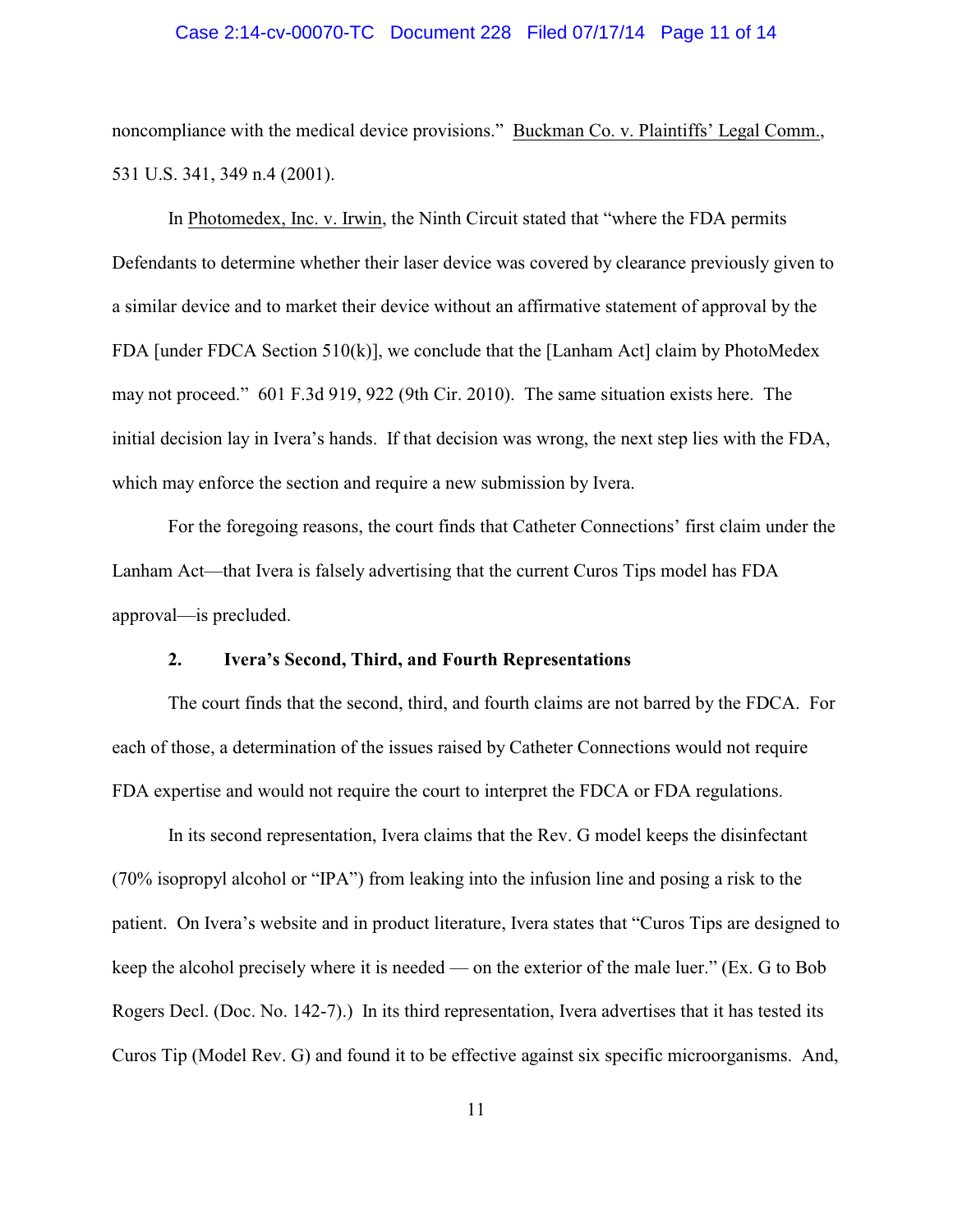#### Case 2:14-cv-00070-TC Document 228 Filed 07/17/14 Page 12 of 14

in its fourth representation, Ivera implies that the FDA has found Rev. G to be effective against six microorganisms.

Analogizing the situation before this court to the situation in Pom Wonderful, Catheter Connections states that "[t]he nature, functionality and features of a medical device are fundamental to the attractiveness of the device to consumers, just like the nature, amount or type of fruit in a juice beverage is fundamental to the attractiveness of the beverage. It is clear from Pom Wonderful that claims based upon false statements about the nature of a regulated product are not barred by the FDCA." (Pl.'s Reply (Doc. No. 216) at 2-3.)

In claims two, three, and four, Catheter Connections focuses on the substance of Ivera's representations in the context of the medical device market and what drives buyers' purchasing decisions. Although the claims involve a medical device regulated under the FDCA, "'the simple fact that a matter touches upon an area dealt with by the FDA is not a bar to proceedings with a claim under the Lanham Act.'" Pom Wonderful LLC v. Ocean Spray Cranberries, Inc., 642 F. Supp. 2d 1112, 1118 (C.D. Cal. 2009) (quoting Mutual Pharm. Co. v. Ivax Pharms., Inc., 459 F. Supp. 2d 925, 935 (C.D. Cal. 2006)).

For the second claim, the issue of whether the Rev. G model actually keeps the IPA "on the exterior of the male luer" is "fundamental to the attractiveness" of the device. Evaluation of this claim will require consideration of facts about the function of the device, not any interpretation or application of FDA policy or regulatory requirements.

When analyzing the third claim, the question to answer (at least for the first element of a Lanham Act Section 43(a) claim) will be (1) whether Ivera tested the Rev. G model for its effectiveness on six specific microorganisms; and, if so, (2) whether the testing shows the results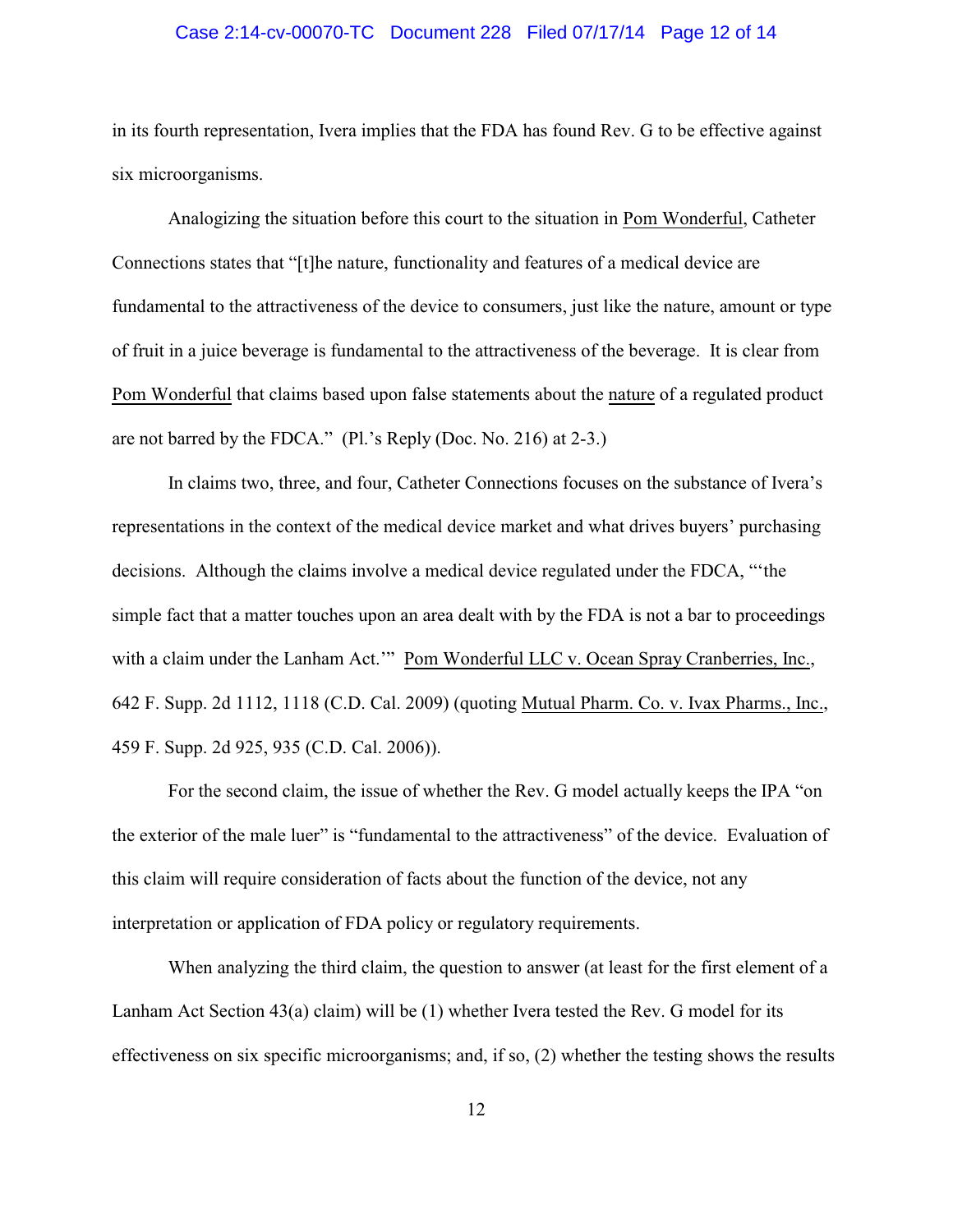#### Case 2:14-cv-00070-TC Document 228 Filed 07/17/14 Page 13 of 14

Ivera touts to its potential customers. Favorable results of testing would increase the attractiveness of the device and this affects Catheter Connections' place in the market.

The fourth claim is also factually based: Catheter Connections contends that FDA could not have determined that the Rev. G model was effective against six different microorganisms because Rev. G was not tested for those microorganisms. Certainly, affirmative FDA approval of the device's effectiveness is another characteristic of the product that would attract customers. The question is not whether the FDA should have granted approval, but whether FDA made a finding of fact about the product.

Analysis of the three claims will focus on the effect such representations have on Catheter Connections, as Ivera's competitor, in the market. Accordingly, they are not precluded by the FDCA.

# *B. FDCA versus Utah and California Unfair Competition and False Advertising Laws*

State law claims relating to medical devices are expressly preempted by the FDCA when state law would require the manufacturer to do something different from or in addition to the requirements of the FDCA and the FDA. See Riegel v. Medtronic, Inc., 552 U.S. 312, 328-30 (2008). The FDCA contains an express preemption clause barring any state law or court decision based on state law from imposing "any requirement" related to a medical device that is "different from, or in addition to" any FDA requirement, and "which relates to the safety or effectiveness of the device or to any other matter included in a requirement applicable to the device under [the FDCA]." 21 U.S.C. § 360k(a) (2011). However, when the duties of a manufacturer under the FDCA are parallel to the requirements of state law, the state law claims are not preempted. See Medtronic, Inc. v. Lohr, 518 U.S. 470, 495 (1996).